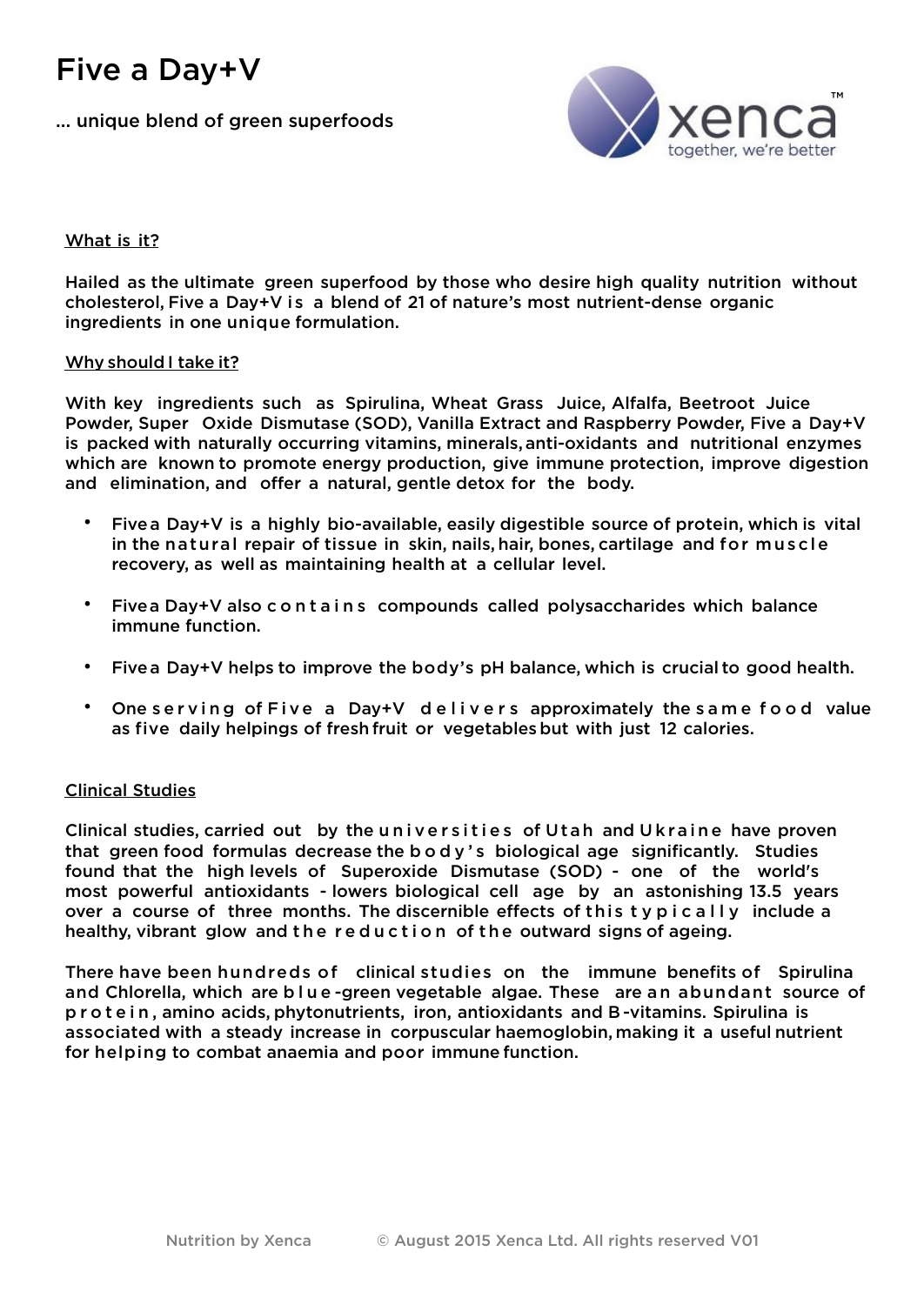

### Ingredients

Spirulina - grown in Hawaii and known as the 'eating sunshine'plant, Spirulina is positively bursting with enzymes, minerals, trace minerals, antioxidants and phytonutrients which increase the body's wellbeing and optimise good health. Spirulina is a 95% digestible protein but only contains 1.2 calories per gram.It also delivers a quick source of energy and helps with muscle oxygenation due to high levels of iron; in addition, it includes eight essential amino acids.

Chlorella- also grown in Hawaii,broken cell wall Chinese Chlorella is a great source of natural iron, protein, and beta carotene (18mg per gram). Chlorella provides 100% of the RDA of vitamin 812 in just seven grams and contains 10 times more chlorophyll than most greens.

Alfalfa - high in vitamins A and C, niacin, riboflavin, folic acid, and the minerals calcium, magnesium, iron, and potassium, Alfalfa also contains bioflavonoids. It helps lower blood cholesterol levels. The saponins in Alfalfa bind to cholesterol and prevent its absorption. Alfalfa has also been studied for its ability to reduce atherosclerosis, or plaque build-up, on the insides of artery walls.

Organic Beetroot Juice Powder- The beautiful red-purple colour of beetroot is evidenceof the amazing plant pigments known as carotenoids.While it is believed that there are at least 500 of these natural compounds, only a handful have been analysed, with betacarotene being the best known.

Super Oxide Dismutase (SOD) - superoxide dismutase is designed to function as an oxygen carrier with antioxidant properties.

Fucoxanthin - is a type of carotenoid found naturally in edible brown seaweed such as wakame (undaria pinnatifida) and hijiki (hijikia fusiformis), which are widely used in oriental medicine. Studies conducted at Hokkaido University in Japan have found that fucoxanthin can help burn fatty tissue.

Ionic Trace Minerals (from Great Salt Lake) - these are minerals your body requires for optimal health. They support immune system function, boosting energy, metabolism and antioxidant protection. Additionally, ionic minerals have either a positive or a negative charge, which allows these minerals to pass through your intestinal walls t o accomplish specific functions.

Barley, and Wheat Grass Juices -the key role of these is to purify and cleanse the body and the blood. They achieve this through a process of neutralising harmful toxins. Barley Grass naturally contains 11 times the calcium of dried cows' milk and five times the level of natural iron as fresh spinach.Packed with a powerful source of enzymes, Wheat Grass also offers a great source of chlorophyll, which is often referredto as nature's sunshine. These ingredients contain no gluten.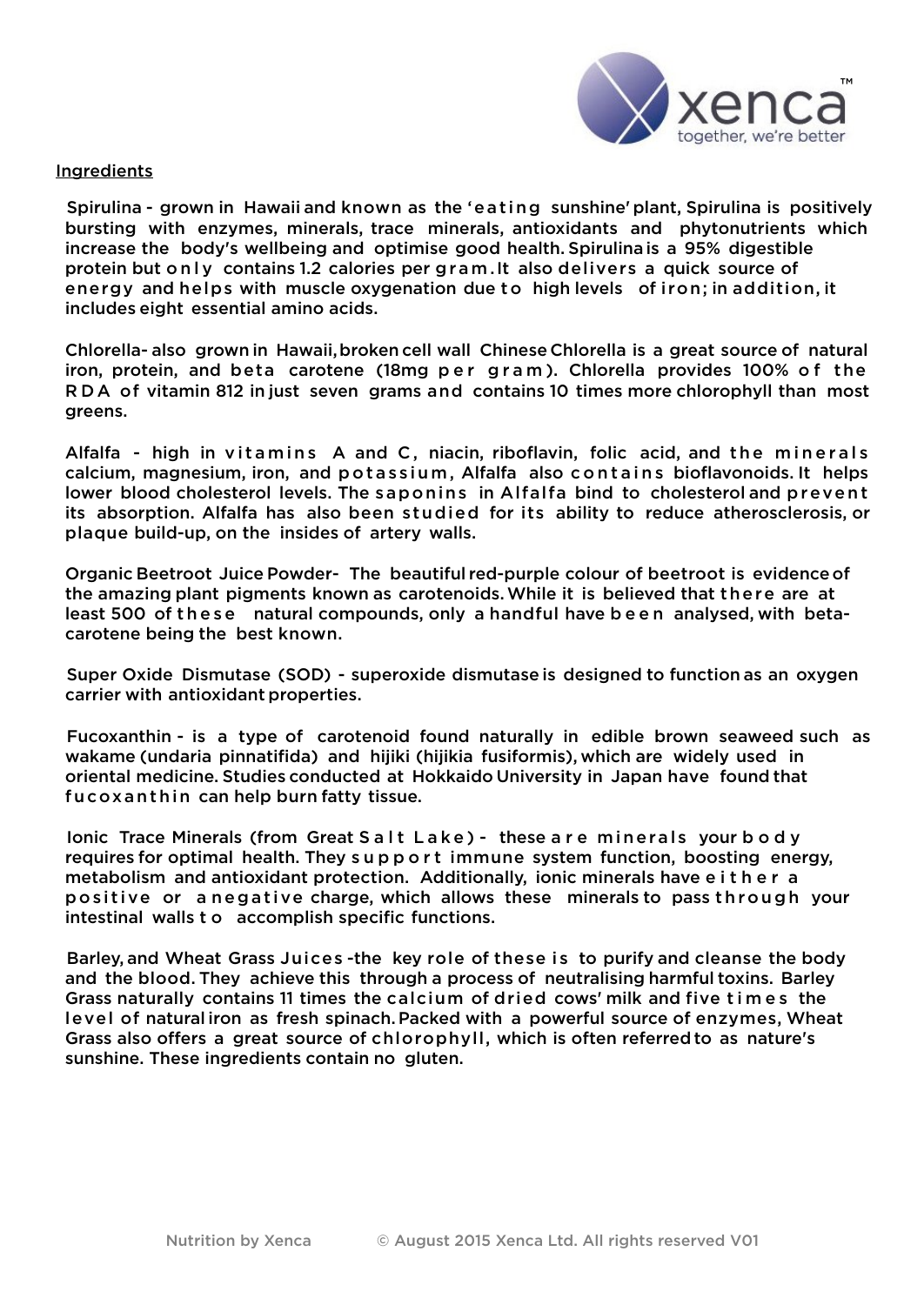

Co Enzyme Q10 – possibly one of the most powerful natural anti-oxidants in the world, this ingredient contains different B vitamins and amino acids, which create the building blocks of life itself.

It supercharges the body's natural immune system as well as helping to produce cellular energy. Since co enzyme Q10 naturally declines in the body with age, supplementing the body may be essential for maintaining optimum health.

Other Ingredients include:

Lecithin - emulsifies fats and oil into water, supports memory and nerves and is considered to be a brain fuel.

Brown Rice Bran Powder - an excellent source of fibre and vitamin B complex.

Apple Pectin and Apple Fibre - traps harmful cholesterol, improves peristalsis for enhanced digestive regularity.

Icelandic Kelp & Nova Scotia Dulse - packed with chelated and trace minerals plus natural lithium.

Jerusalem Artichoke Powder- beneficial for the friendly flora of the intestinal tract. It has a delicate sweet taste and a low glycaemic index, making it suitable for people with candida and blood sugar related problems.

Lactobacillus Acidophilus & Bifidus - these probiotics feed friendly flora in the body, are a great source of potassium and offer natural insulin which is essential in treating both type I and II diabetes. They also help to correct pH imbalance in the body and remove harmful toxic bacteria.

Raspberry Powder- Contains phytonutrients, popularly known as ketones, which increase the metabolism in our fat cells and it may therefore be able to decrease the risk of obesity. Raspberries also have blood sugar, anti-cancer, antioxidant and anti-inflammatory benefits.

Vanilla Extract- contains numerous antioxidants, including vanilic acid and vanillin. Vanilla extract has powerful liver-protective abilities and anti-inflammatory properties.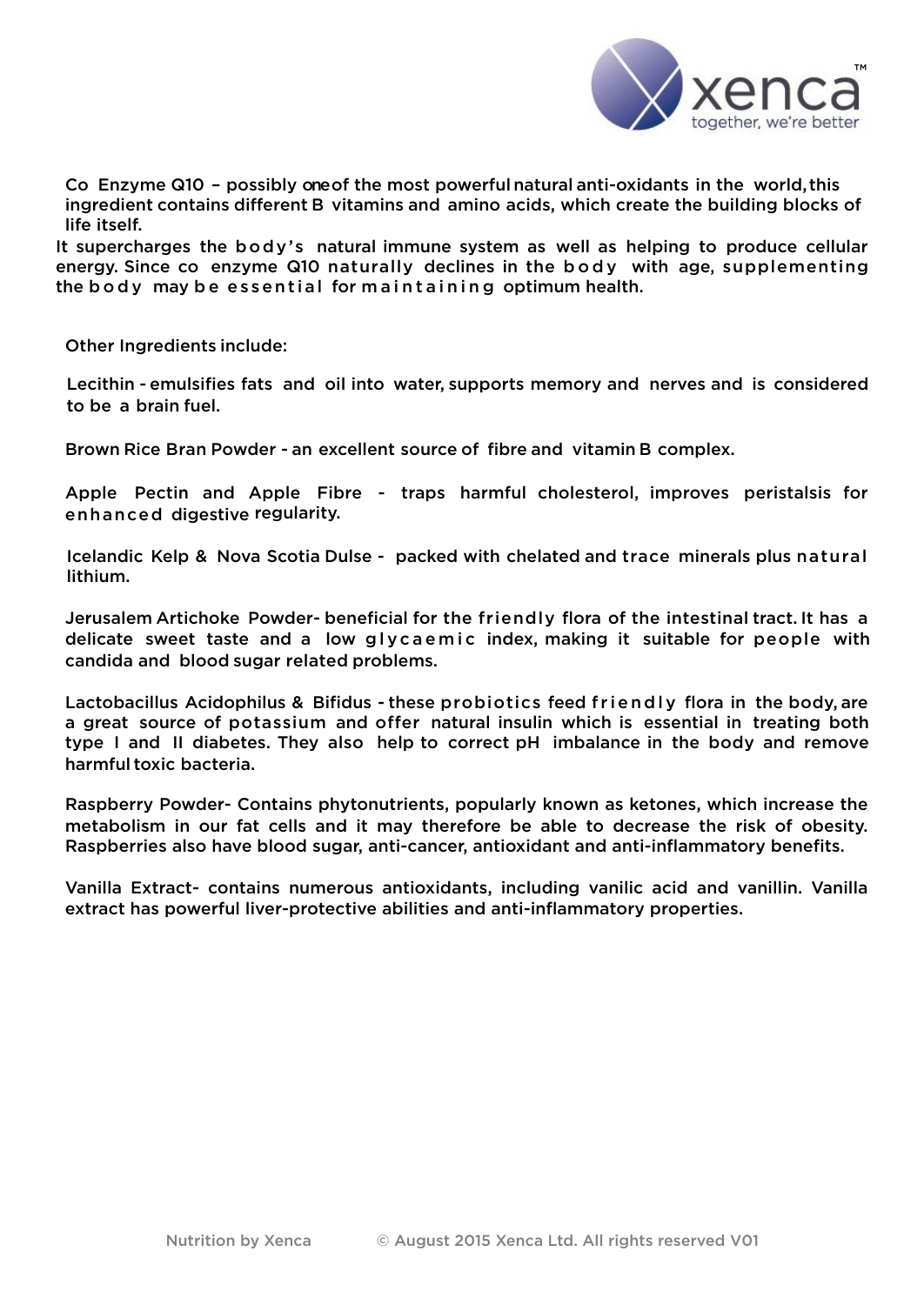



- Increases strength and stamina
- Provides potent,energising nutrition
- Helps improve skin, nails and hair
- Supports improved digestion and elimination
- Reduces inflammation and speeds up recovery time
- Restores biochemical balance
- Gives long-lasting energyboost
- Increases metabolic recuperation and regeneration
- Promotes cellular health
- Revitalises ageing cells
- Helps controlappetite

#### Suitability

- Five a Day+V is suitable for adults, teenagers, children, infants and the elderly and can be given to pets. You can mix Five a Day+V powder with fruit juice and fresh fruit to make a healthy smoothie. Alternatively, it makes a great tasting drink when mixed with rice or almond milk.
	- Five a Day+V is extremely safe to take during pregnancy, as it is a functional food and not a supplement. It is ideal for athletes to use and is safe against dope testing.
	- Five a Day+V is gluten and GM free and contains no chemicals, artificial hormones, heavy metals, pesticides, preservatives, sugar, nitrites or any artificial ingredient.
	- Five a Day+V is suitable for vegetarians in both its powder and capsule form and it is Registered Vegan.
	- Helps boost brain health